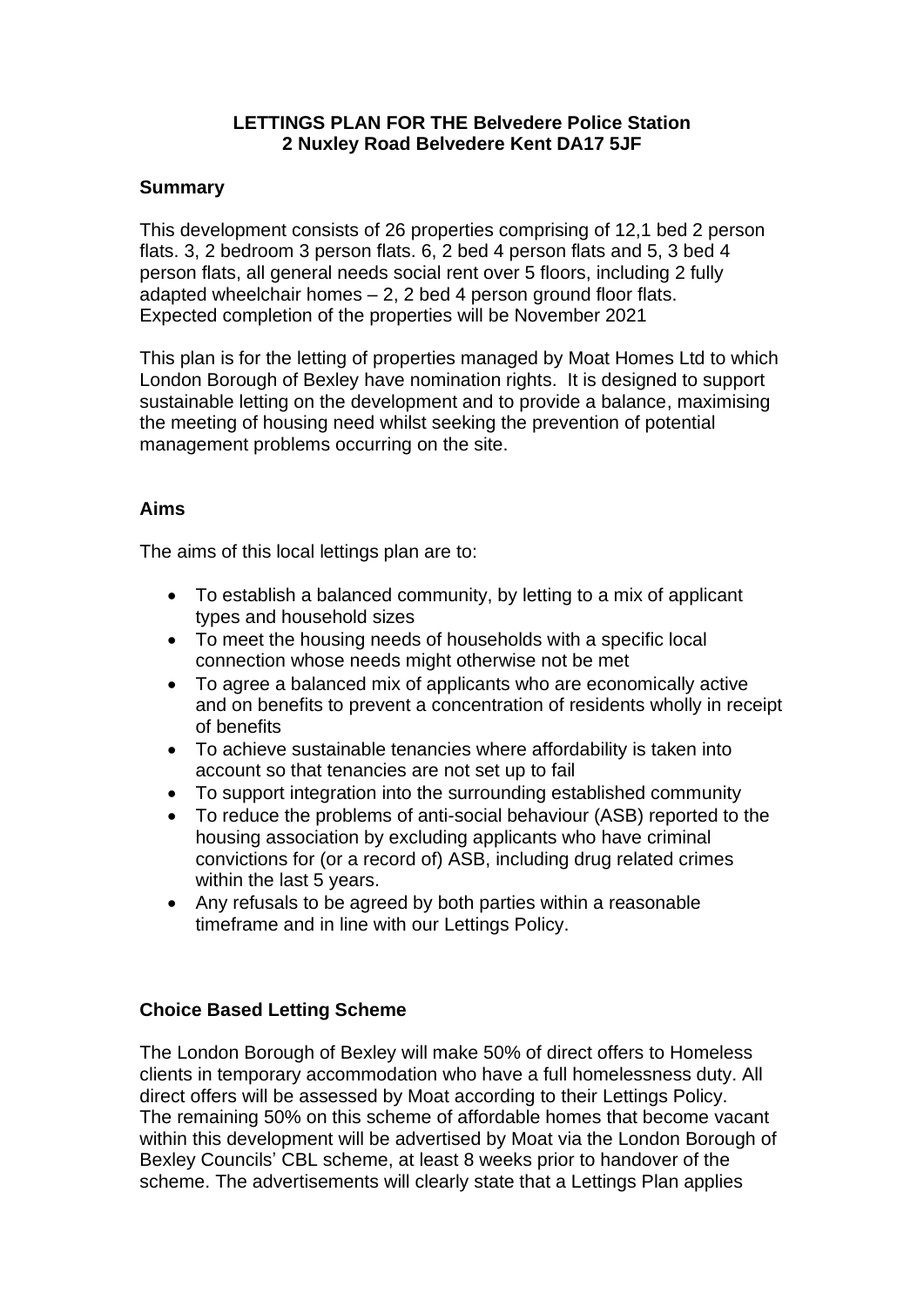which gives preference to those applicants through criteria such as a local connection/economically active/number of children per household.

Applicants wishing to be considered for homes including existing tenants seeking a transfer must be included on the Council's housing register. When vacant properties are advertised, applicants should bid in the usual way. At the close of bidding, a shortlist of applicants that have placed bids will be produced. The highest priority applicant will usually be offered the property. In the event of two or more applicants sharing the priority band, their registration date order will be used to determine priority.

# **Shortlisting**

Where possible, homeseekers that have expressed an interest in vacant properties by placing a bid will be contacted by Bexley Allocation Service Team once the bidding cycle has ended and a shortlist of nominations sent to Moat. The Bexley Allocation Service Team will verify the applicant and ensure they meet the criteria for the property they have placed a bid on.

The allocation of homes will be in accordance with the following:

- The Council will send the top three applicants for each property for consideration by Moat.
- The top applicant will be invited to be interviewed by Moat, and with the aim to combine this with a viewing of the actual property.
- All applicants will be required to confirm they have not committed any acts of ASB in the last 5 years nor have any unspent convictions for the types of offence that could pose a risk to other occupants.
- If Bexley Allocation Service team are unable to provide a nominee 10 days after receiving a request from Moat or if the shortlist has been exhausted, nomination rights will be returned to Moat to source a nominee elsewhere or from their own internal lists.

## **Allocation Process**

Moat Homes Ltd will allocate the rented properties and select which applicants will be offered in line with London Borough of Bexley Councils Allocation Policy and Moat's Letting Policy. Allocations will follow the terms of the relevant Nomination Agreement signed by both/all parties and Moats Allocation Policy.

Moat will assess each applicant in line with their Lettings policy before an offer is made

All applicants will be offered an assured tenancy with the first year being a probationary period in line with Moats policies and procedures unless they already hold an Assured Tenancy with another Housing Association or a secure tenancy with the local authority.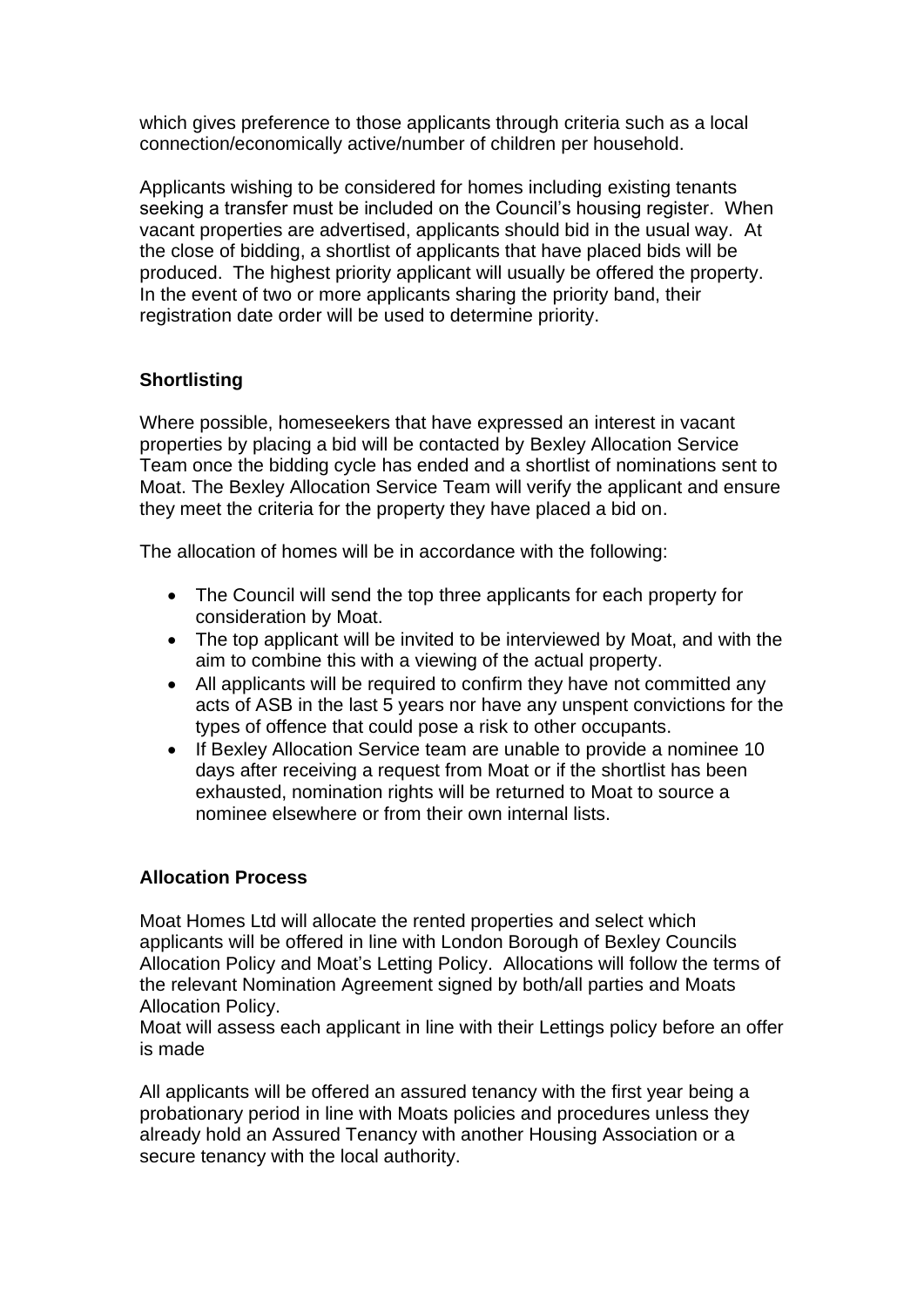## **Details of Lettings Plan**

The purpose of the lettings plan for the rented homes is to balance the following factors.

#### **1) A preference to applicants with a Local Connection to The London Borough of Bexley**

This applies to both transfers and home seekers, and to all properties. The following are defined as having a local connection to the London Borough of Bexley, in line with their Allocations Policy:

- An applicant who currently lives within the London Borough of Bexley and has lived in the Borough continuously for a minimum of 5 years; or
- An applicant who is currently employed on a permanent basis within the borough, and has worked there continuously for the past 6 months or more; or
- An applicant who neither lives nor works in the borough but has close family members who currently live in the borough, and who have done so continuously for the last 5 years or more. Close family members are defined as parents, brothers, sisters, or adult children (aged over 18) of the applicant.

## **2) A preference to applicants who are economically active**.

Where possible, at least seven of the properties will be let to households where one or more members are either employed on a permanent basis, or actively seeking employment whilst in receipt of Job Seekers Allowance. Our approach will be to prioritise offers of housing to applicants that meet the criteria set out below. Information about current employment will be identified when applicants are invited to be interviewed for the properties, and will need to provide proof.

- 1. A permanent employment contract
- 2. A long-term temporary contract
- 3. Self-employed
- 4. Tenants who are working more than 16 hours per week
- 5. Training for employment

Households that are unable to be economically active through reasons such as being full time carers, not being of working age, or having a disability stopping them from working will be treated as if economically active.

## **3) Specific details for household composition**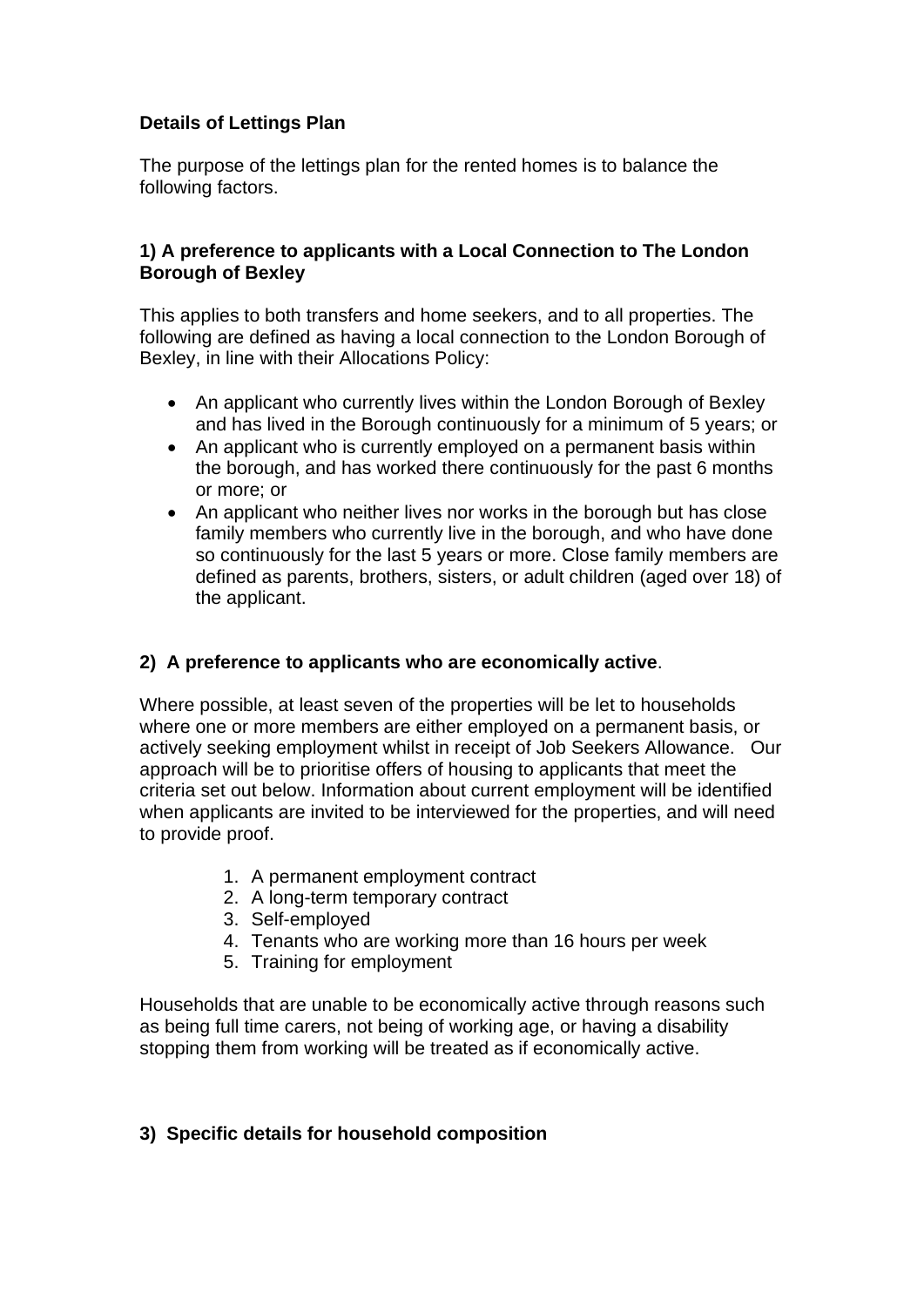- 1 or 2 adults with no children will qualify for the 1 bedroom 2 person properties
- 1 or 2 adults with 1 child will qualify for the 2-bedroom 3 person properties
- 1 or 2 adults and 2 children who can share such as children of the same sex or opposite sex under 10 years old) will qualify for the 2 bed 4 person properties
- 1 or 2 adults and 2 children (where 2 children cannot share such as opposite sex children where one is aged 10 or over or for disability reasons) will qualify for the 3 bed 4 person properties
- To achieve an even spread of ages for children living in the homes wherever possible
- To achieve an even spread of applicants from different backgrounds e.g. working, benefits, sex, age, culture
- Pets are allowed in accordance with Moat's relevant policy

# **4) Households with support needs**

For households with a support need Moat will require a supporting evidence and appropriate support package to be in place at the time of the nomination, and for the foreseeable future past the tenancy date.

## **Review Process**

This lettings plan has been drawn up in partnership between the London Borough of Bexley Council and Moat. Both parties are positive about the principles of the lettings plan and are keen to see successful long-term lettings achieved at the new scheme.

It is intended to review this local lettings plan annually with any amendments to be agreed by both parties. The review may consider:

- Turnover of vacancies
- Any failed tenancies and the reasons why
- Households accessing/needing support services
- Anti-social behaviour and the impact this may be having
- General tenant satisfaction
- Any changes to London Borough of Bexley or Moats policies

## **London Borough of Bexley Council**

Signed by ... ChiomaOkwunodulu……………………………………………………………………